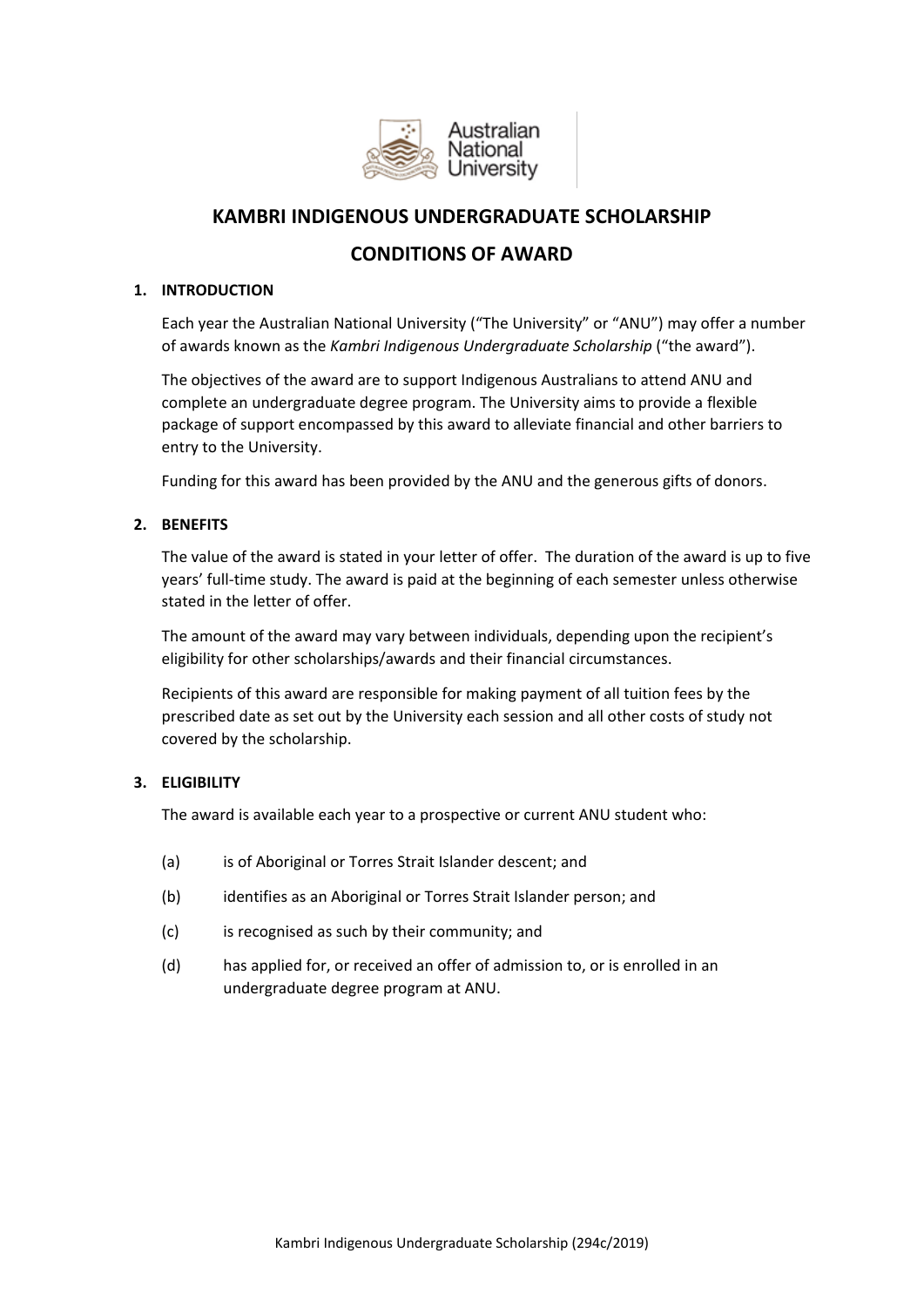### **4. APPLICATION**

The application for this scholarship is a two-step process. The first step will be a written application to include:

- (a) a statement with, where possible, supporting documentation outlining their involvement and leadership activities within their school and/or community.
- (b) for applicants who have completed year 12 in the past 2 years, a letter of recommendation from a School Principal attesting to the leadership qualities displayed by the applicant and their desire to undertake tertiary education;

or

for applicants who have completed year 12 more than two years ago, a letter of recommendation from a teacher or employer attesting to the leadership qualities displayed by the applicant and their desire to undertake tertiary education.

(c) a statement from the applicant describing what it would mean for them to be awarded this scholarship and how it may affect their life and time at University.

Applications will be reviewed and the selection committee will shortlist applicants to proceed to the second stage of the interview process, which will consist of a video interview.

## **5. SELECTION**

Selection is made on the basis of academic merit and the candidate's written application and interview, aligned with the University's strategic objectives to ensure a diverse student cohort.

As there are limited scholarships available, additional factors to foster diversity and inclusion may be taken into account and may include but are not limited to:

- **•** Financial Need
- Educational access or disadvantage
- Rural/regional status

The award is offered to a student by the Kambri Indigenous Scholarship Committee chaired by the Deputy Vice-Chancellor (Academic) and consisting of the Director, Tjabal Indigenous Higher Education Centre, A College Dean and a senior Indigenous academic staff member

The Committee reserves the right to make no award if it considers there is no applicant meeting the eligibility criteria. The Committee may also vary the number of awards and/or offer the award at other times in exceptional circumstances or based on the standard of applications or students, where funds allow.

## **6. CONCURRENT HOLDING OF SCHOLARSHIPS**

A recipient of this award is permitted to hold concurrent scholarships as outlined in the ANU Coursework Scholarships procedure. Concurrent scholarships may be a factor in any assessment of need.

#### **7. DEFERMENT**

The award cannot be deferred.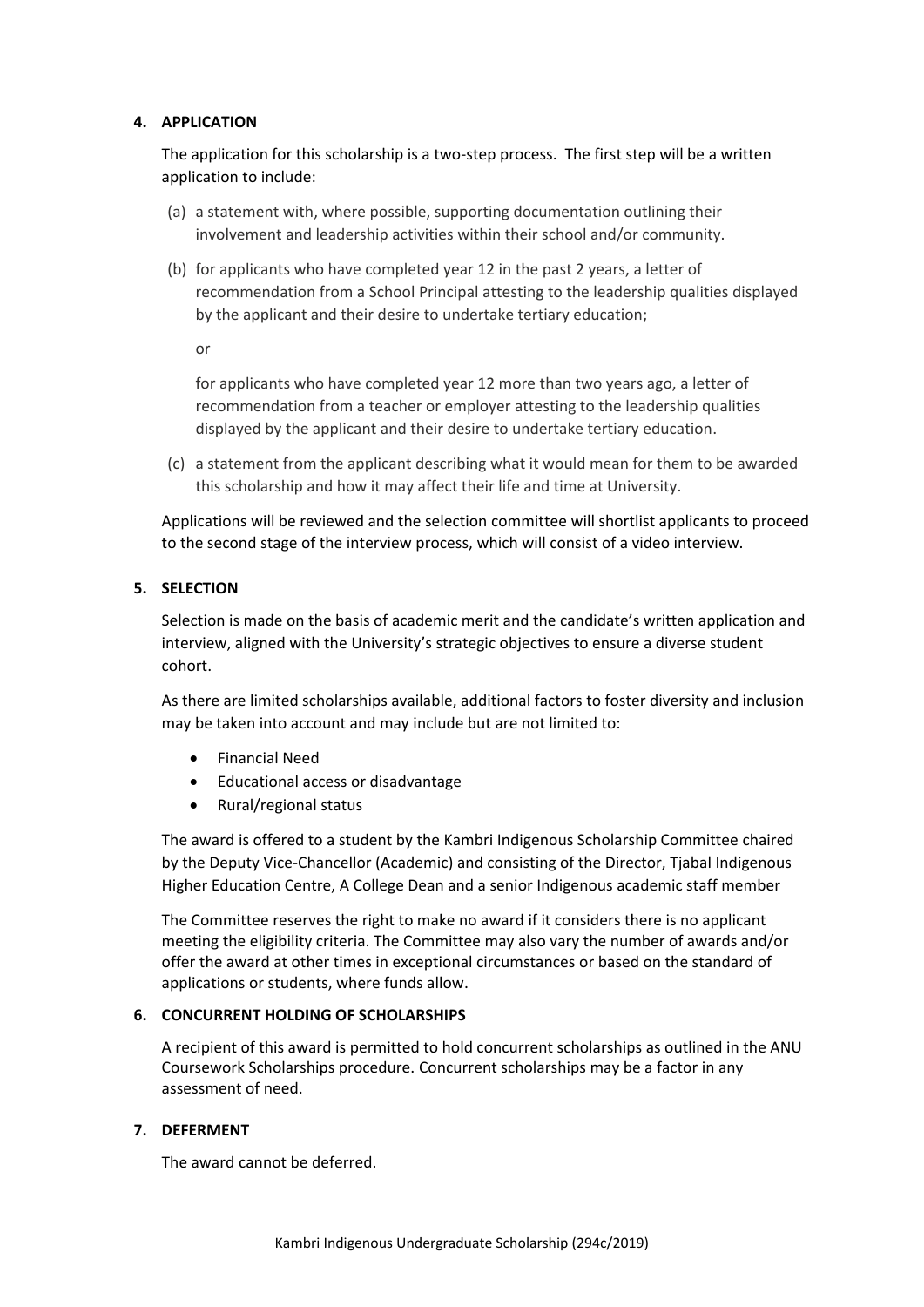### **8. ONGOING ELIGIBILITY**

A recipient of this award is required to enrol in a full-time load (18 - 24 units per semester). A recipient requests permission, in writing, from the Director, Tjabal Centre to hold the award on a part-time basis. If approved, payments of the award will be made on a pro-rata basis.

Recipients are expected to maintain a minimum (Grade Point Average) GPA of 4.0 or above each semester (with the average being across all courses taken in a particular semester or session/s overlapping that semester).

If a recipient is unable to achieve the required GPA in any semester a formal warning is sent and the Tjabal Centre notified in order to provide the student with support.

If the recipient does not meet the required GPA in a subsequent semester they risk having their award suspended or terminated.

A recipient is given the opportunity to explain their performance and how their performance can be remedied before a decision on the suspension or termination of an award is made.

### **9. SCHOLAR OBLIGATIONS**

Scholarship recipients will be encouraged to engage with the Tjabal Centre and the activities of the Centre, and will be required to attend all Kambri Scholars events and functions.

### **10. CESSATION OF AWARD**

The award ceases or should be surrendered:

- (a) at the conclusion of the period outlined in section 2; or
- (b) on the date on which the recipient withdraws or ceases to attend the University other than for approved absences;
- (c) if a recipient fails to enrol as required in section 8;
- (d) if a recipient changes to part-time enrolment without receiving permission to retain their scholarship;
- (e) if a recipient fails to meet the minimum academic performance requirements;
- (f) if a recipient breaches academic or behavioural standards set by the University under the Academic Misconduct & Discipline Rules;

whichever is earliest.

#### **11. REPAYMENT OF FUNDS**

Subject to the information available at the time, the Director, Tjabal Centre may request that the payment for the semester in which the breach of conditions or withdrawal occurs be refunded/returned to the University by the recipient in part or in full.

#### **12. PROVIDING FALSE OR MISLEADING INFORMATION**

The awarding of a scholarship is based on the information provided to the University. An award may be withdrawn at any stage if incorrect, false or misleading information is provided or relevant information is withheld. This includes circumstances where the false information is unrelated to the assessment in awarding the scholarship.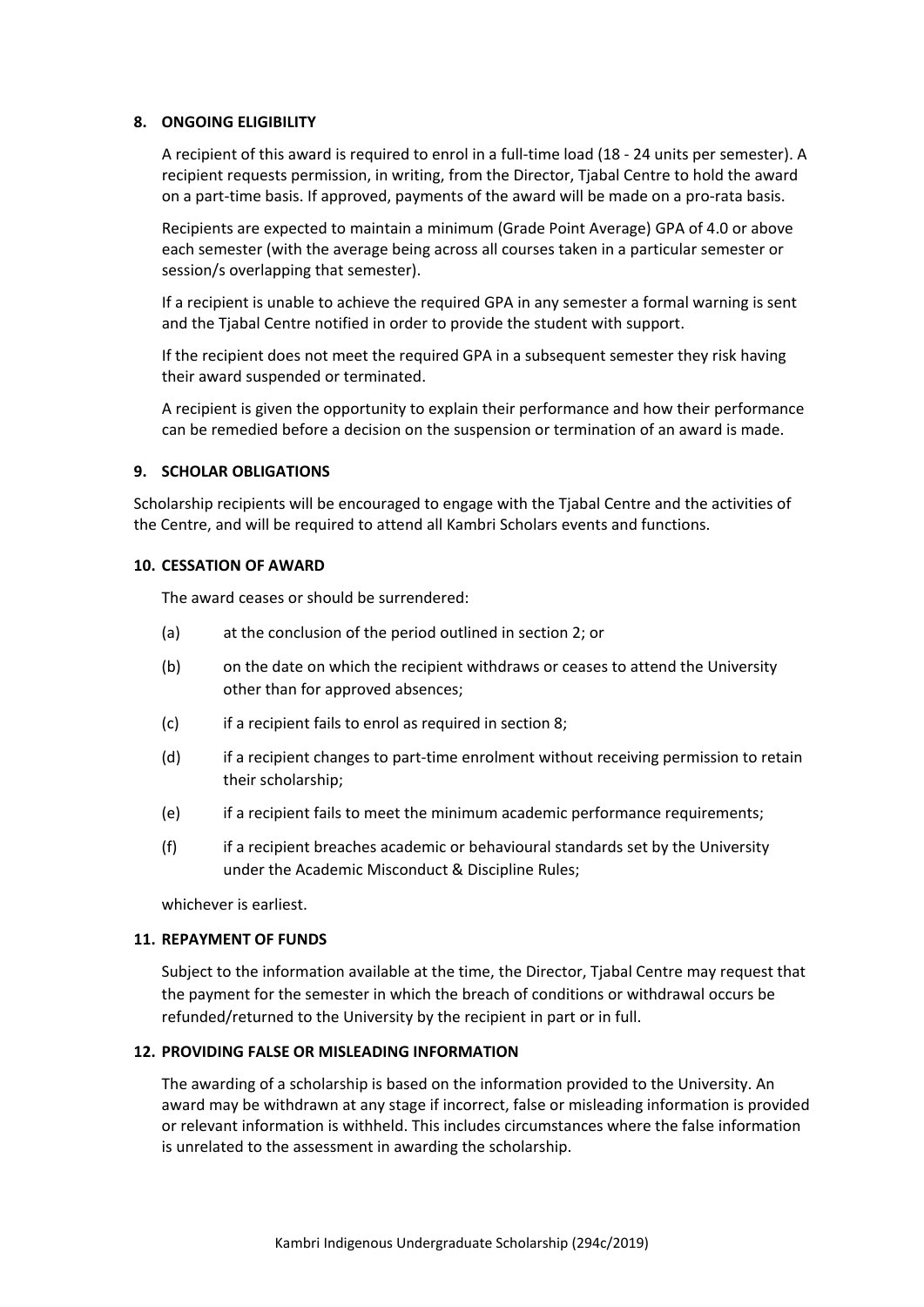#### **13. TAXATION & CENTRELINK**

Recipients are responsible for seeking taxation and Centrelink advice regarding their own individual circumstances. Scholarships/grants may be regarded as taxable income if a recipient is enrolled on a part-time basis.

For information on how the award may affect Centrelink benefits, see this website <http://www.humanservices.gov.au/customer/enablers/income/> or contact the Tjabal Centre for assistance.

## **14. ACCOMMODATION**

It is the recipient's responsibility to obtain residential accommodation. Information on student accommodation and application forms are available from the University Accommodation Services. Information may be found on the Web at: <http://www.anu.edu.au/study/accommodation>

## **15. PUBLICITY**

The recipient may be requested to participate in publicity for the award from time to time. This may include publicity in the state or territory of residence or of schooling. Recipients may be contacted for an interview and photograph. The University may also publicise the award by publishing the names of the recipients. Arrangements for such publicity will be made through the Tjabal Indigenous Higher Education Centre or Strategic Communications and Public Affairs Office of the University**.**

## **16. CONTACT WITH THE SCHOLARSHIP OWNER**

All enquiries regarding the award and changes, issues, or further information after acceptance should be made to:

*Tjabal Indigenous Higher Education Centre Email: [tjabal.centre@anu.edu.au](mailto:tjabal.centre@anu.edu.au)*

## **17. DISCLOSURE AND DONOR CONTACT**

For the purposes of reporting on the impact of scholarships, the name, program name and demographics (for example: age, country or town of residence) relating to a recipient of this award may be disclosed to donors supporting the award. This will not include recipient contact details. The recipient may be asked to write a personal note of thanks or to meet with donors. Any contact between a donor and a recipient will be facilitated by the ANU Advancement Office or an authorised representative of the University.

## **18. DISCLAIMER**

The recipient of this award is subject to The Australian National University Act 1991 as amended, and to the Statutes, Rules, Regulations and Resolutions of the University.

The award of a scholarship/grant does not carry any commitment by the University for future employment.

These conditions of award should be read in conjunction with the University's Coursework Scholarships Policy & Procedures available from the ANU website.